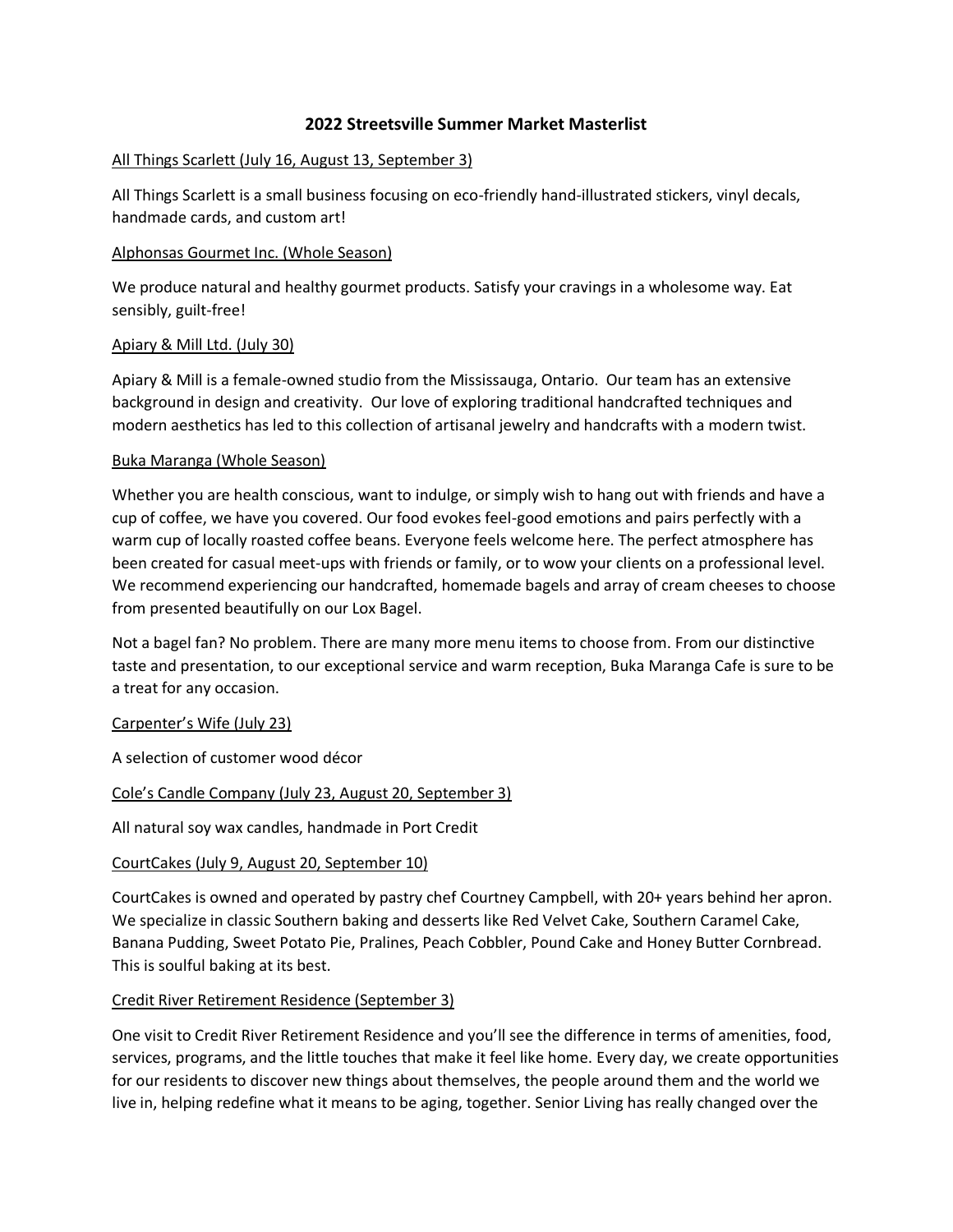past decade, and we want to show you what Retirement Living is all about.

Nestled against the Credit River and Mississauga Road, Streetsville is a breath of fresh air in the city. Originally it was built as a mill town, and Streetsville has retained this original small town charm through its preservation of historical buildings. There is plenty to see and do in Streetsville including walking paths that will take you up and down the majestic Credit River.

## Didi Beaded Jewelry (Whole Season)

My jewellery passion that started as a hobby, turned into an addiction and now spreading the joy of creation to all. I import genuine, natural and ethically sourced gem stones from different parts of the world including India, Indonesia, Hong Kong as well as Canada and infuse them with love and passion and subsequently turn them into beautiful one-of-a-kind jewellery.

## Everbella INC. (July 9, July 16, August 6, August 13, September 3)

EVERBELLA is a naturally sourced holistic body care line. Our goal and intention with our products is to heal common skin conditions using all natural ingredients from fair trade, eco-friendly suppliers and formulated without the use of any synthetic preservatives. Our custom formulated products treat eczema, psoriasis, extremely dry rashes, inflammation, and more. Our range of products include pH balancing intimate care, hydrating body butters, 2-in-1 sugar scrubs, thick and creamy lotions, low foam body washes, revitalizing body oils, and protective healing cuticle and lip balms. Be prepared to wow yourself with a brand that keeps your needs at the forefront of the curation of our products.

## Fight for Five Sustainability Projects (July 9, July 23, August 13, August 27)

Bracelets for charity – designed to depict 5 world charities, female and unisex, \$10 goes to the charity of your purchase

Five Art Illustration (July 23, August 20, September 3)

Handmade stationery, illustrated products

Funfetti Cake Shoppe (July 16, July 30, September 3)

Located in Brampton, ON, Funfetti Cake Shoppe is your local cake shoppe creating custom desserts and pastries. Book with us for your next event!

# Happy Lights (July 9, August 6)

Our main seller are happy handmade candles, we also have beautiful personalized coasters, lovely diamond artwork and building blocks.

## Happy Plant (July 9, August 6, September 3)

Happy Plant is a not-for-profit organization started in 2018 and based in Southern Ontario. The organization works with community gardens, farms and farmers markets to promote sustainable agriculture and ecological awareness.

HEXX (July 9, July 30, August 20, August 27, September 3, September 10)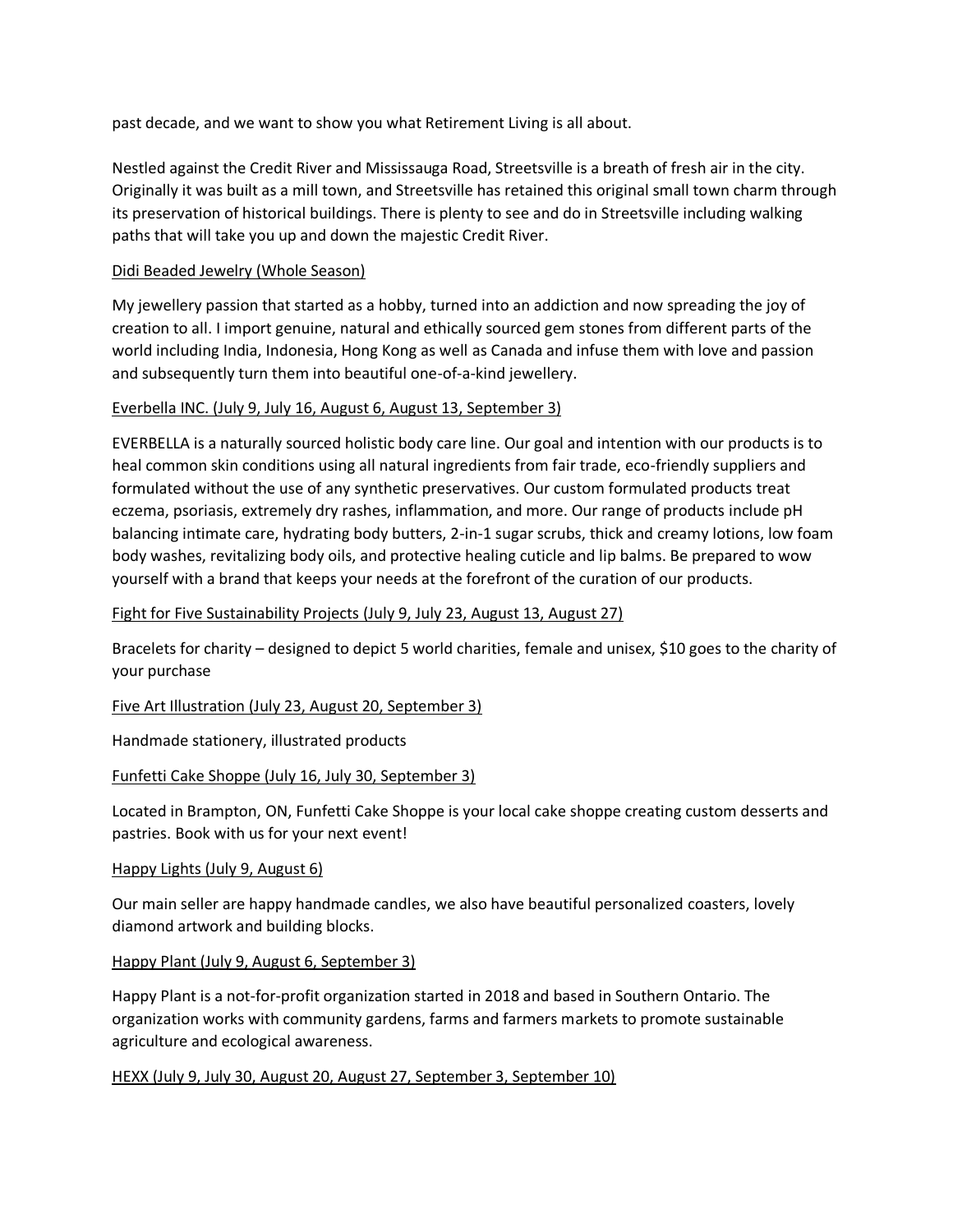HEXX**™** is a brand that was seeded in the 6ix (Toronto, Ontario) in 2018. We are not just a beverage brand, but a brand that exercises and implements better alternative choices. We strive to elevate and encourage others to ultimately live a progressive and healthier lifestyle.

HEXX**™** was designed for us to explore nāturā's resplendent possibilities.

# Jammin' Fruits (Whole Season)

Jammin' Fruits is obsessed with making high quality lower sugar jams and keto-friendly spread using fresh local ingredients! We take grandma's recipes to the next level. Spread the love with our jams.

# JB Fresh Produce (Whole Season)

Locally grown peaches, nectarines, strawberries, cherries, blueberries, plums, apricots, grapes, tomatoes, beans, potatoes, cucumbers, and more!

# Lift Your Vibe (July 30, August 13, September 10)

Lift Your Vibe Bath & Body Essentials offers Holistic Artisan Homemade Natural Bath & Body Products using skin loving ingredients and premium essential oils that help to support your mood and energy and lift your vibe!

# Locke's Supply Co. (July 23, July 30, August 6, August 13)

Locke's Supply Co. specializes in one of a kind "cocktail kits": perfectly balanced blends of sugars, juices & aromatics to create gourmet cocktails with minimal effort. Simply add spirit, soda & serve!

## Mad Mexican (Whole Season)

Sometimes, revolutions are less about evolution and more about getting back to basics. At Mad Mexican, we evoke the tradition of a bygone era preparing our premium products with fresh, natural ingredients and the care, love, and pride found in family kitchens. You can taste our passion for quality and authenticity in every bite, with all the rich flavours and textures of Mexico.

## Mandy & Jay's Little T-shirt Shop (August 6)

We are a brother and sister team that print images/phrases on t-shirts. We also make handmade scrunchies and handmade cellphone stands.

## Meika's Pepper Sauces (July 16, August 27, September 10

Meika's has created a line of scotch bonnet pepper sauces that bring all the flavour but are offered in various heat levels. Allowing a milder palette to enjoy spicy food in a way they didn't know they craved. All sauces are vegan, gluten free, sugar free, 1% sodium, chemical free, and keto friendly.

## Morfosoaps (Whole Season)

Handmade artisan soaps and skin care.

N and S Woodworks (July 16, August 20)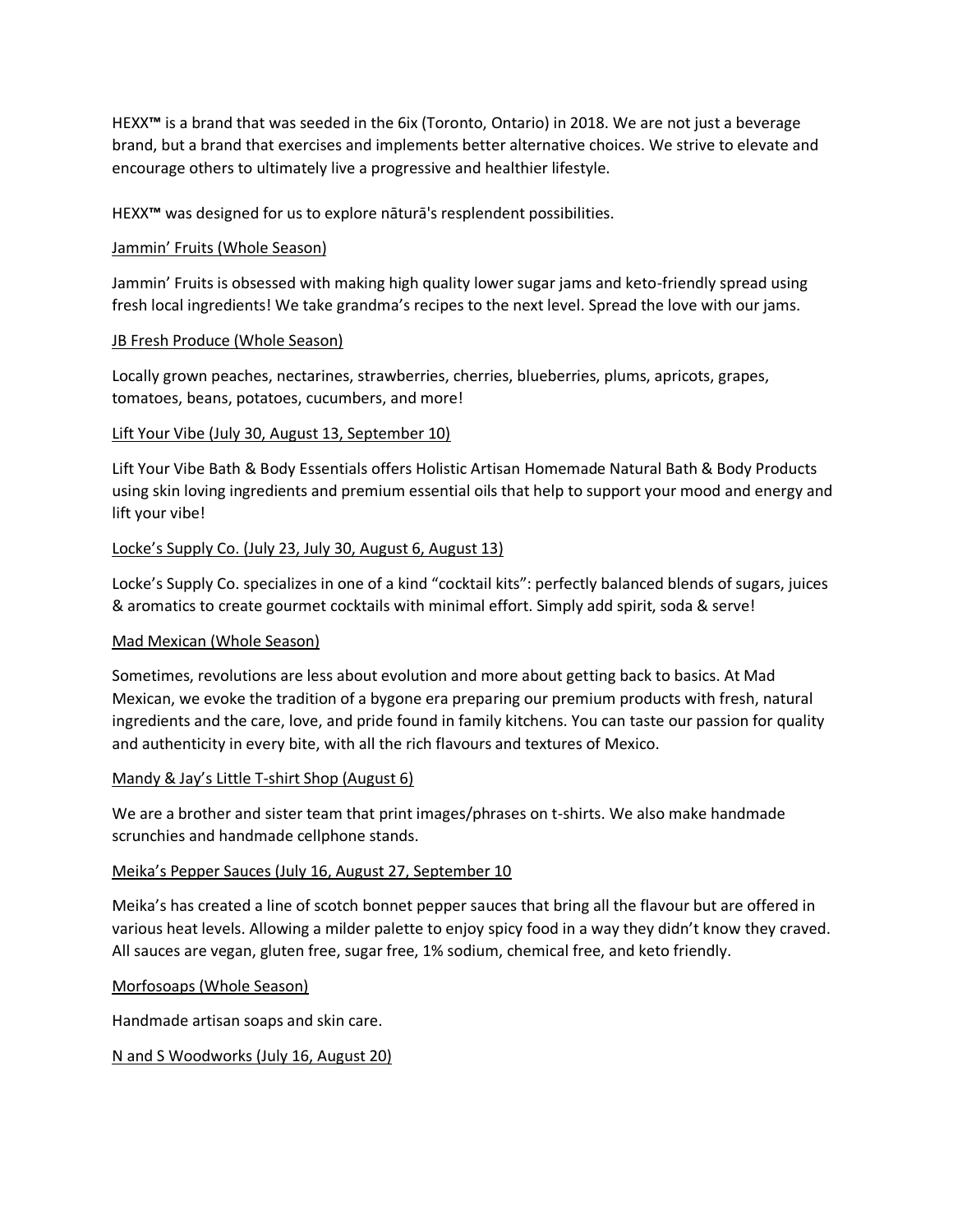We are a husband and wife team that make wood products out of our Streetsville work shop. Custom wood trays, charcuterie boards, tables, ocean resin art and almost any out of wood and epoxy. All our items are made by hand.

#### Parkland on the Glen (July 16)

Selling greeting cards with all proceeds going to the Alzheimer Society

#### Richer Earth Vegan Eats (Whole Season except July 30)

At RicherEarth Vegan Eats our mission is to serve healthy vegan food you'll love. Our food is inspired by Canadian and Jamaican flavours, created by an ethical and eco-conscious business.

#### S&S Sewing (July 23)

Handmade 100% cotton multi purpose pouches and bags

#### Sandusk Farm Lavender (Whole Season)

Locally grown lavender and lavender products. Handmade sachets. Lavender oil, and sprays.

Serendipity Paper (July 16, August 6)

Handmade pet accessories and stationery items

#### Shade of Miti (Whole Season)

Shade of Miti is a food and climate justice organization in Mississauga. We operate an organic farm in Caledon where we specialize in growing crops that are significant to South Asian and newcomer communities.

Shamrock Designs (July 9, August 6, September 3)

Handmade cutting boards and wood products

## Seasonal Splendour (July 9, August 6, September 10)

Discover the ease and enjoyment that comes from having hand-crafted outdoor plant creations delivered to your doorstep seasonally. Seasonal Splendour brings the beauty of nature to you with unique designer container arrangements. Our potted arrangements use high quality plants and flowers from local growers, with accents of natural materials like dried and preserved botanicals. Our arrangements are planted in biodegradable fibre pots that are ready to be dropped into your existing containers, or enjoyed on their own for instant curb appeal. Each one comes with simple care instructions so you can prolong the beauty of your arrangements.

## Stars and Neckerchiefs by Estelle (July 30)

Fleece throws, ponchos, hand-crocheted hats & headbands, name embroidered neckerchiefs for dogs, and misc. items.

## Steve's Bees (Whole Season)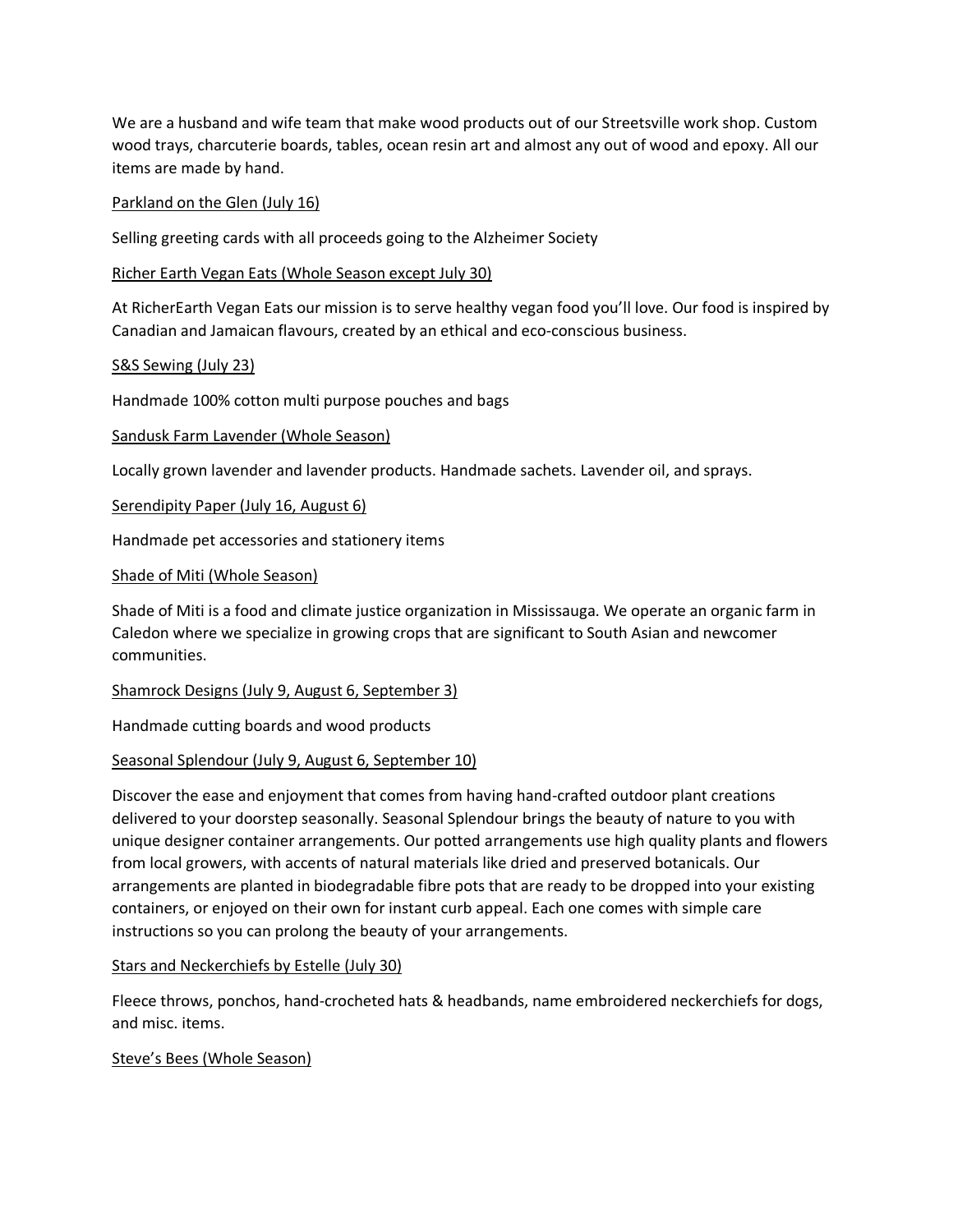Beekeeping has become a very chemical intensive practice, and the making of honey has involved a great deal of processing. Both these things have, in my opinion, damaged the bees and reduced the quality of the honey. I practice organic beekeeping methods and do not use antibiotics on my bees; I also use primarily non-chemical interventions on bee pests. For the honey I do as little processing as possible, with no micro-filtration and only the amount of heat of a hot day to get the honey out of the comb and quickly in my jars and then cooled. I will point out to customers that this makes the honey prone to crystalize. None of my honey will remain liquid for more than a few months. Despite what many have been told, this is not an indication that the honey has table sugar in it, but is rather a natural process of raw honey of this area. But the proof is in the tasting. Many of my customers tell me they have never had better honey. I am delighted as well when customers from other countries try my honey and say, "It tastes just like home".

# Street City Vegan (Whole Season)

We are a small, female-owned seitan company, specializing in vegan meats and comfort food eats! We offer a Signature Seitan Roast Mix, where adding one cup of water creates one juicy vegan roast! Each roast serves up to 4 people with 24grams of protein per serving. This mix takes the guesswork out of seitan, bypasses the prepared processed options and opens up newcomers to a meaty option without the meat!

# Streetsville Rotary Club (July 23)

The Streetsville Rotary Club is a member of Rotary [District 7080.](https://rotary7080.org/) It was established in 1961 and has been the Rotary home for many of Streetsville's leading citizens since its inception. Its motto is Service Above Self.

Club members represent a diverse group that comes from all ages and professional backgrounds. We come together to do good in the community and make someone else's life better while enjoying fun and fellowship with each other.

# The Crafty B (July 23, August 20)

If you can imagine it, I can create it! I make signs, shirts, mugs and tons of other gifts. They can all be personalized. If you want a custom piece I will work with you to get you exactly what you want!

# The5nDime (July 30)

V!va Mississauga Retirement Community (July 23, August 6, September 10)

Premium Retirement Living

Wee Design Shoppe (July 16, August 13, September 10)

Farmhouse inspired signs, custom signs, wall art, home decor

Wood.byjulia (July 23, August 13, September 10)

Handcrafted charcuterie boards

Zen Vibezz (July 16, August 6)